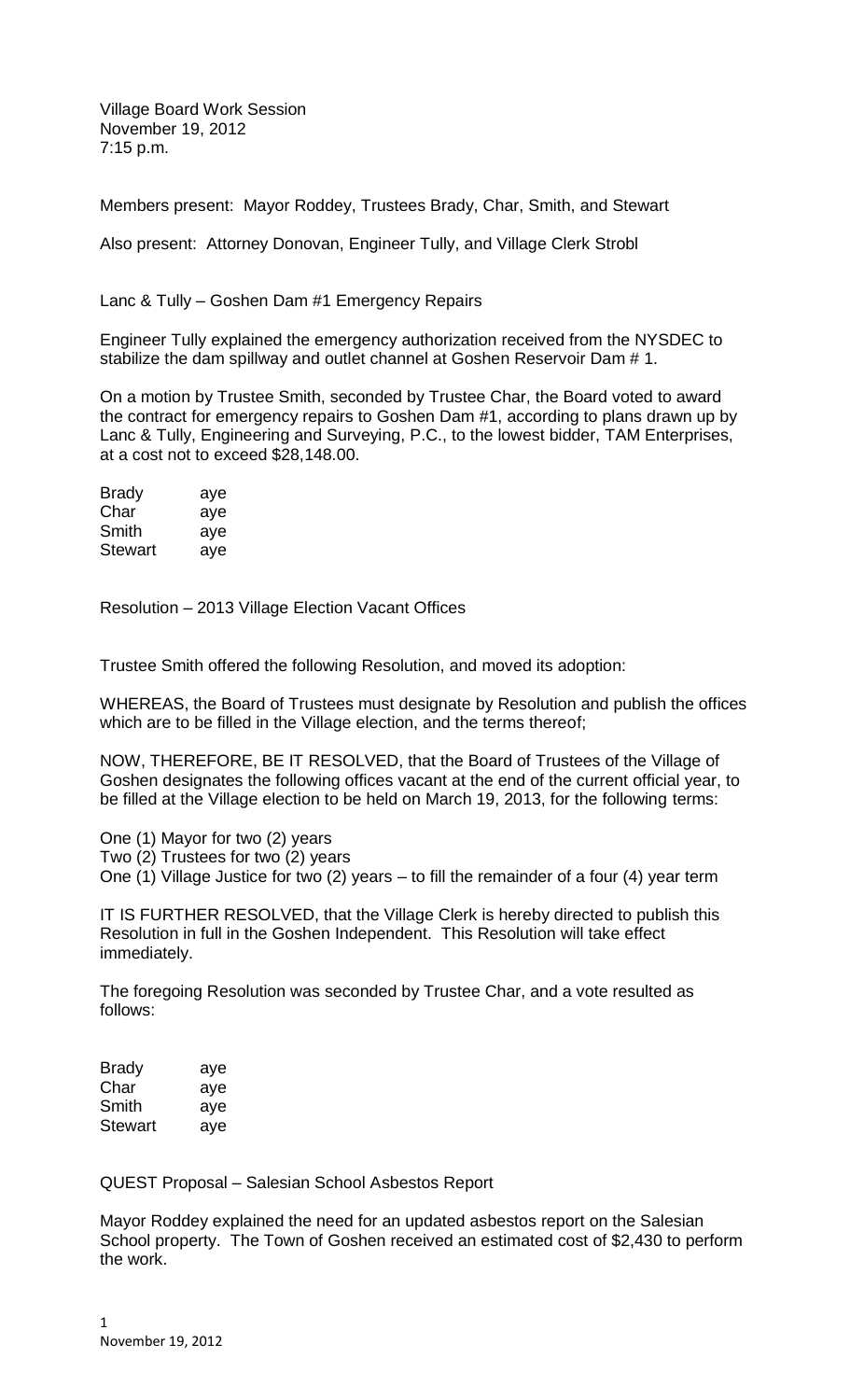Trustee Brady moved the following, which was seconded by Trustee Stewart:

**WHEREAS,** Quality Environmental Solutions & Technologies, Inc. (QUEST) was previously authorized to conduct certain environmental testing and prepare abatement design services with respect to asbestos issues relating to the cleanup of the Salesian property, and

**WHEREAS,** effective 2012, additional laboratory testing and an update of the originally proposed and completed 2005 asbestos report is required in the nature of approximately 20 additional laboratory samples and tests, and

**WHEREAS,** the additional laboratory samples and testing by QUEST will cost an estimated \$2,430; one half of which cost will be the responsibility of the Town of Goshen; now

**BE IT RESOLVED,** that the Village of Goshen hereby authorizes QUEST, at an estimated cost not to exceed \$2,430 (one half of which shall be the responsibility of the Village of Goshen and one half the Town of Goshen), to perform approximately 20 additional laboratory tests and update the 2005 asbestos report with respect to the Salesian School property.

| <b>Brady</b> | aye |
|--------------|-----|
| Char         | aye |
| Smith        | aye |
| Stewart      | aye |

Schedule Public Hearing – Sewer Assessment Reduction

On a motion by Trustee Stewart, seconded by Trustee Char, the Village Board hereby resolves to hold a Public Hearing on December 10, 2012, at 7:30 p.m., or as soon after as may be heard, to consider adoption of a resolution decreasing the special sewer assessment presently in effect from \$170.00 per unit per quarter to \$140.00 per unit per quarter.

| <b>Brady</b> | aye |
|--------------|-----|
| Char         | aye |
| Roddey       | aye |
| Stewart      | aye |

Timber Harvesting – Goshen Industrial Site

Mayor Roddey reviewed the high bid received for the timber harvesting project at the industrial site. The Board will be taking action on this following review by the Village Engineer.

On a motion by Trustee Char, seconded by Trustee Stewart, the Board voted to retain the services of Bonacic, Krahulic, Cuddeback, McMahon & Brady, LLP, at a rate of \$195.00 per hour, to act as Labor Attorney for the Village of Goshen.

| <b>Brady</b>   | abstain |  |
|----------------|---------|--|
| Char           | aye     |  |
| Smith          | aye     |  |
| <b>Stewart</b> | aye     |  |